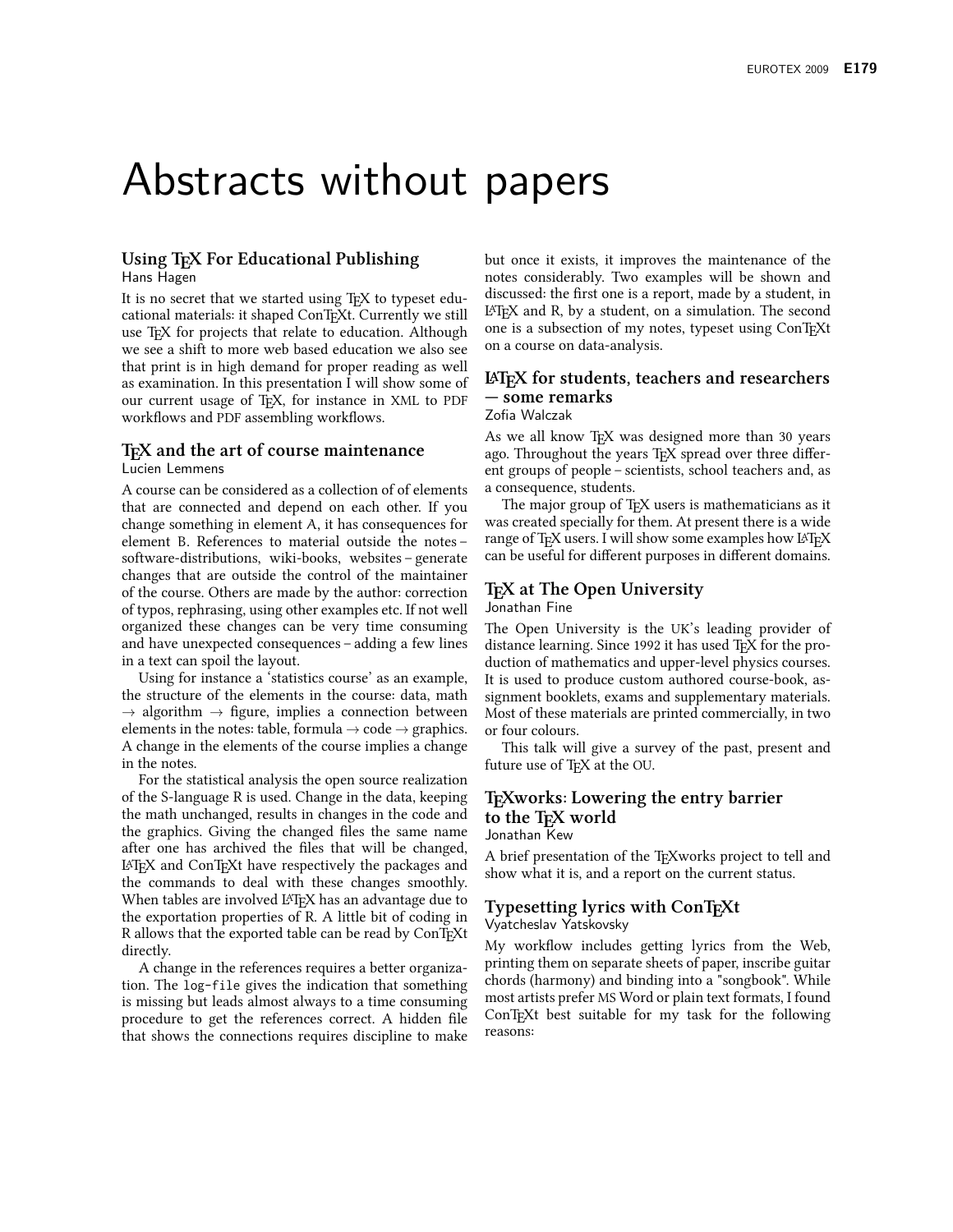- $\Box$  output formatting is consistent and rich, and this comes with almost no efforts comparing to WYSIWYG editors:
- $\Box$  marking a lyrics with keywords like verse, chorus, solo, etc, clarifies its structure and makes the song much easier to memorize and perform.

I will be glad to explain the environment internals, show my workflow, and demonstrate the collection of 150+ neatly formatted pdfs.

#### Rejoining the mainstream

Jonathan Fine

Much has changed in the world of publishing and communication since the release of TFX in 1982. TFX was rapidly adopted by mathematicians and physicists as a much-loved document preparation system, although with a steep learning curve. It is also used in other specialist areas, such as technical documentation and database publishing.

Since the 1990s computer power and networking has grown many times, as has use of computers. IBM has been replaced by Microsoft as the dominant commercial force in computing, which is now in turn challenged by Google. People are looking to the internet, particularly the Web, for information, services and solutions.

Although T<sub>F</sub>X remains mainstream for mathematical content, as open-source software it has slipped, and its Web presence is weak. In 2009 TUG was rejected by Google as a mentoring organisation for their Summer of Code. TEX-related websites are somewhat dated and developer communities isolated, compared to the organisations that were accepted.

This talk presents recent work and proposals aimed at helping TEX and related software return to the mainstream of document processing.

- 1. On-line documentation for TEX, IATEX and ConTEXt
- 2. Social networking:
	- 1. Mathematical content
	- 2. TFX development and support
- 3. Typesetting:
	- Web service
	- Shared objects and callable functions
- 4. Standards:
	- 1. IATFX syntax and XML
	- 2. Mathematical content and MathML
	- 3. Unicode (and X<sub>I</sub>TEX)

# A comparison of free PDF libraries

Martin Schröder

One of the reasons for the success of pdfT<sub>F</sub>X is the quality of the PDF inclusion, which uses code from XPDF. Over the last years a number of (free) PDF libraries and tools have been developed. I will show some of these and compare them.

# Playing with font features

#### Hans Hagen

In this presentation we will explore what OpenType features are, what they do, or don't do, where they succeed or fail. I will use an interactive tool that ships with the ConTFXt distribution. One of the objectives of this presentation is to make users aware that OpenType is great but that one needs to be aware of limitations, potential side effects and that while installation and usage has become easier a somewhat greater knowledge is expected with respect to what they make possible.

#### **Dynamic font features**

#### Hans Hagen

In ConTEXt MkIV we have several ways to enable Open-Type features. In base mode we use T<sub>F</sub>X's core methods, while in node mode we do everything in Lua. Both are static methods in the sense that the set of features to be applied is associated with a font instance. Instead of these (or on top of these) you can use dynamic features. This method has several variants and these will be discussed in this presentation cq. tutorial. I will show what they do as well as present the user interface to them. When time permits I will also give a demonstration of yet another mechanism, tagged font strategies. This method is used in the Oriental T<sub>F</sub>X project.

#### SVG support in MetaPost 1.200 Taco Hoekwater

Since version 1.110, Metapost has an alternative backend. Besides the ability to create Encapsulated PostScript, it is now also possible to create Scalable Vector Graphics output. This talk shows some examples of this new backend and also highlights a few related extensions to Metapost that have been added in version 1.200.

#### Licensing of the T<sub>F</sub>X Gyre family of fonts Jerzy Ludwichowski

URW++ Design and Development, the well-known font foundry, which in 1996 donated the so-called basic 35 PostScript Type 1 fonts to the public under both the GNU Public License (GPL) and Aladdin Free Public License (AFPL), has on 22nd June 2009 agreed to release the same fonts under the L<sup>A</sup>TFX Project Public License (LPPL).

This presentation will explain the significance of URW's decision for the TFX community, with special emphasis on the T<sub>F</sub>X Gyre font family.

## Math fonts: Notes from the trenches

#### Bogusław Jackowski

About a year ago, a math fonts expedition was organised by T<sub>F</sub>X LUGs. After a brave beginning, however, the offensive is now stuck in its trenches. Nonetheless,